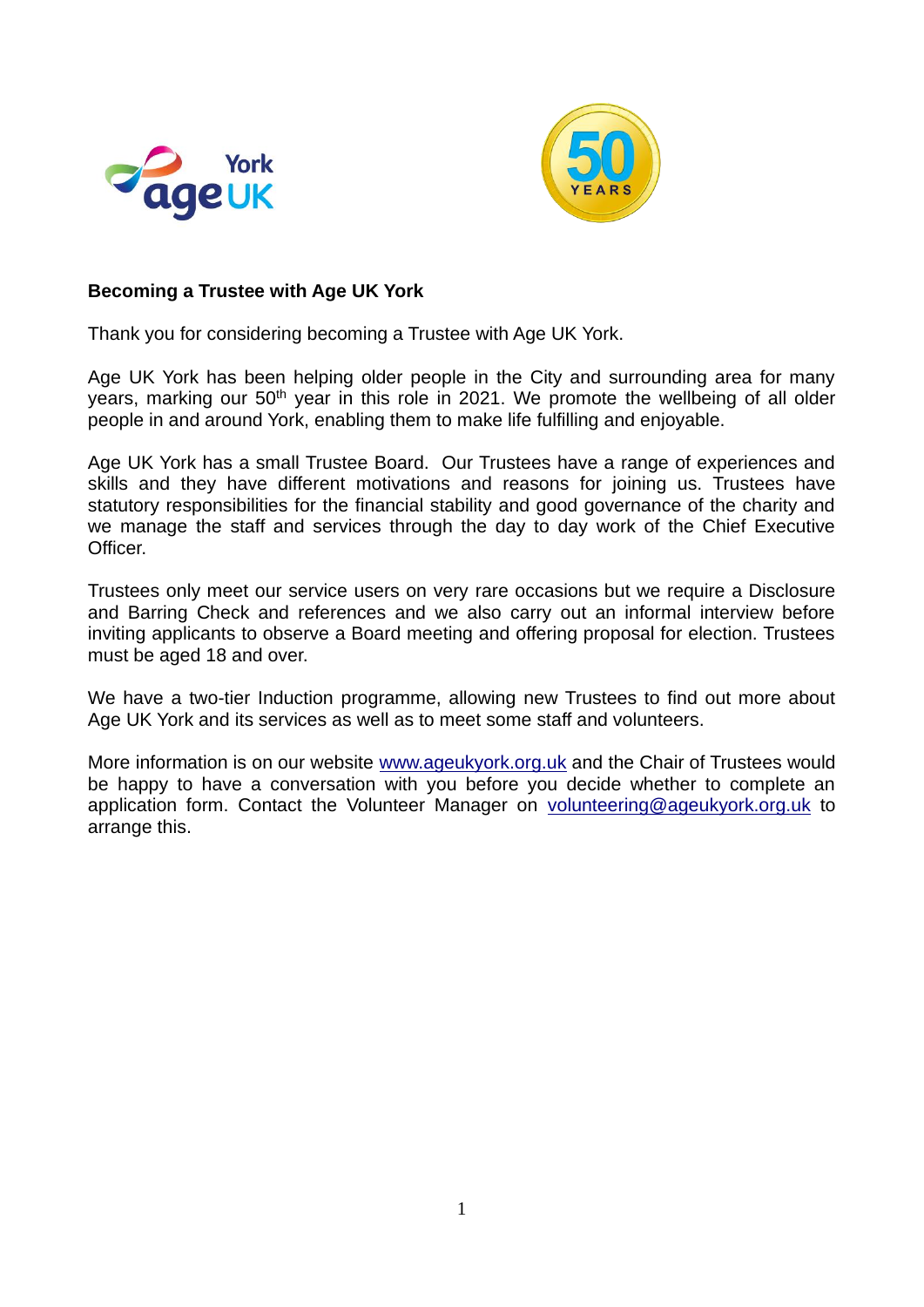### **CONFIDENTIAL**

### **TRUSTEE APPLICATION FORM**

NAME & TITLE …………………...………………….… ADDRESS……………………………………………………………………….…………………… ………………………………………………………………………………………………………… ……...……………………………………………………………POSTCODE…………………….. TELEPHONE Home………..……………..………………… Mobile………………………………………… E-MAIL ADDRESS…………………………………………………………………………………

Please tell us why you would like to be a Trustee with us and a little about your current circumstances.

………………………………………………………………………………………………………… ………………………………………………………………………………………………………… ………………………………………………………………………………………………………… ………………………………………………………………………………………………………… . The contract of the contract of the contract of the contract of the contract of the contract of the contract of the contract of the contract of the contract of the contract of the contract of the contract of the contrac ………………………………………….

(You may wish to enclose your CV. This is optional.)

# **CRIMINAL RECORD**

This post is exempt from the Rehabilitation of Offenders Act 1974 and you are required to reveal all convictions, even those which are spent. A criminal record will not necessarily be a bar to becoming a Trustee.

We require a DBS check (Disclosure and Barring Service). Have you ever been convicted of a criminal offence? YES/NO

If you answered YES, please give details…………………………………………………………

For further information please contact the Volunteer Manager on 01904 627995 or e-mail volunteering@ageukyork.org.uk

website [www.ageukyork.org.uk](http://www.ageukyork.org.uk/)